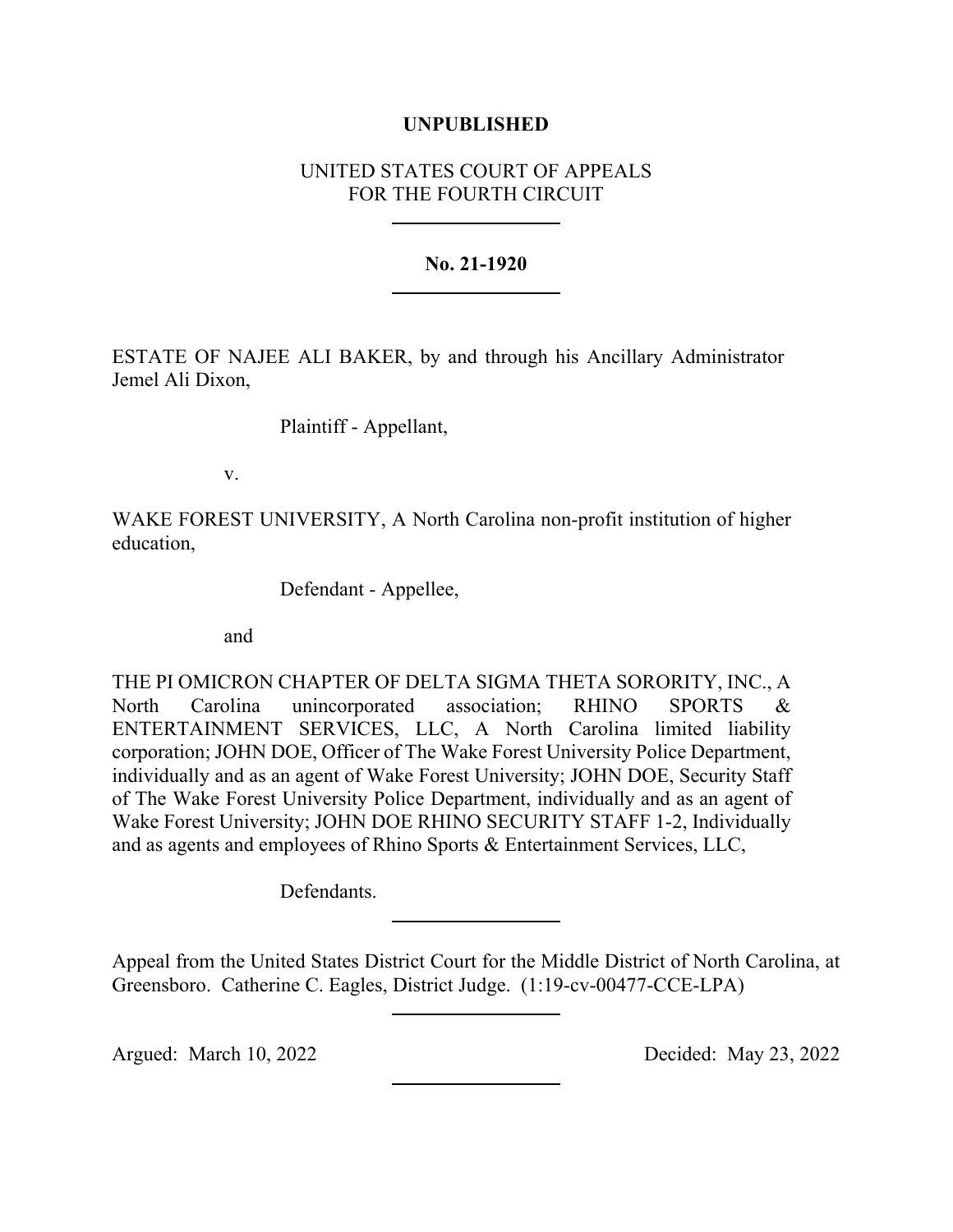Before GREGORY, Chief Judge, and THACKER and QUATTLEBAUM, Circuit Judges.

Affirmed by unpublished per curiam opinion.

**ARGUED:** Jonathon N. Fazzola, THE FIERBERG NATIONAL LAW GROUP, PLLC, Traverse City, Michigan, for Appellant. Robert J. King, III, BROOKS PIERCE, LLP, Greensboro, North Carolina, for Appellee. **ON BRIEF:** Chloe M. Neely, THE FIERBERG NATIONAL LAW GROUP, PLLC, Traverse City, Michigan, for Appellant. Shana L. Fulton, Tanisha Palvia, BROOKS, PIERCE, MCLENDON, HUMPHREY & LEONARD, LLP, Greensboro, North Carolina; William K. Davis, Mark A. Jones, BELL, DAVIS & PITT, Winston-Salem, North Carolina, for Appellee.

Unpublished opinions are not binding precedent in this circuit.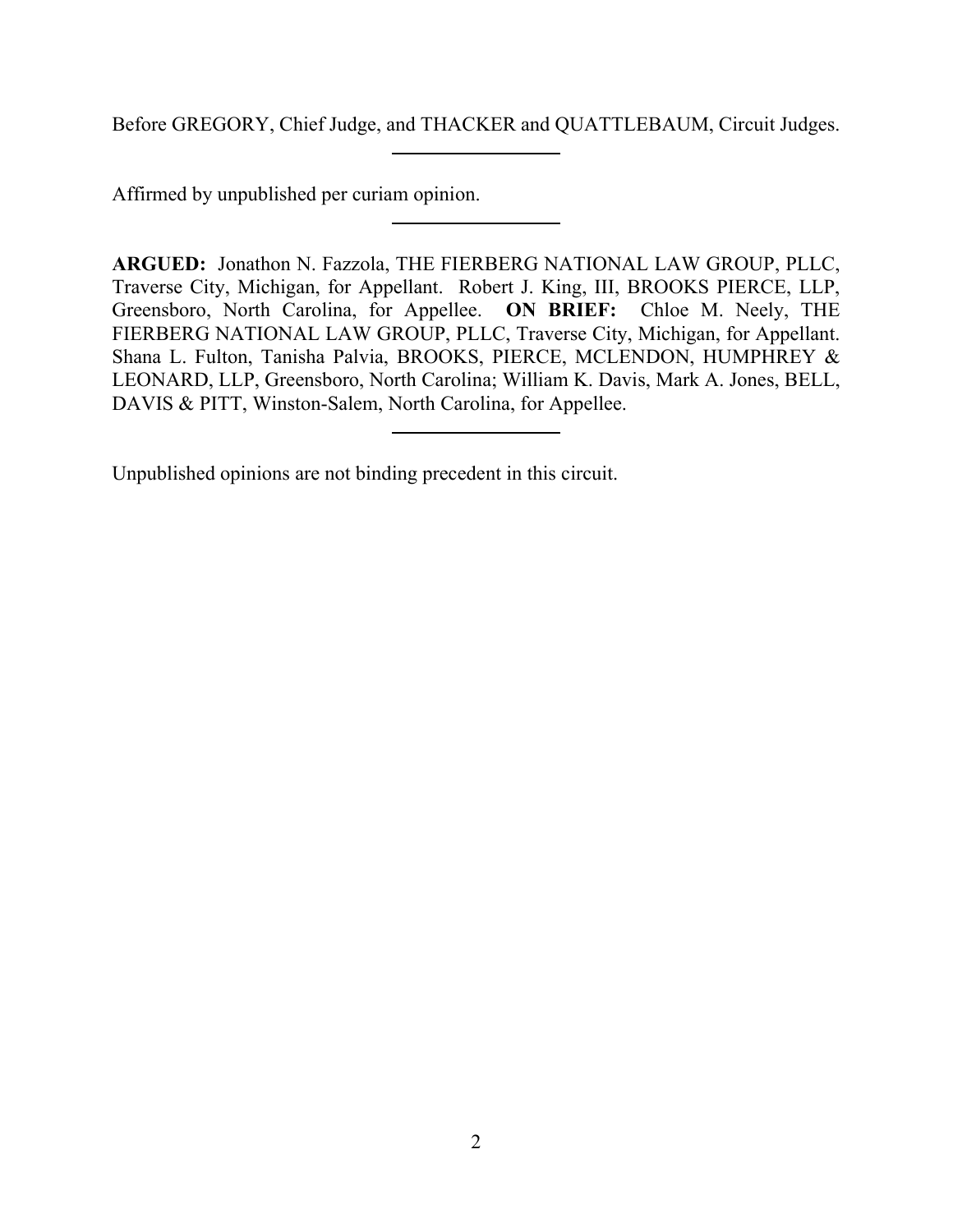### PER CURIAM:

This is a tragic case. Najee Ali Baker ("Baker"), a Winston-Salem State University student, was shot and killed by Jakier Austin ("Austin") after a party at Wake Forest University ("Appellee"). Baker's estate ("Appellant") sued Appellee, claiming Appellee was negligent in hosting the party without sufficient security.

The district court granted Appellee's motion for summary judgment, holding that the shooting was not foreseeable. For the reasons that follow, we affirm.

## I.

### A.

Appellee is a private university located in Winston-Salem, North Carolina. Appellee's campus is easily accessible to the general public, and thousands of people, including students, staff, and visitors, are on the campus every day. Despite the large amount of traffic the campus receives on a daily basis, from the time of the founding of the Winston-Salem campus in 1956 until January 20, 2018, when Baker was shot, there had never been a shooting on campus.

In 20[1](#page-2-0)1, Appellee opened an event center on campus called the Barn.<sup>1</sup> The Barn was located near one of the gatehouses at the edge of campus and was accessible by a single roadway. During the relevant time period, the Barn was available for student events. Appellee's chapters of National Pan-Hellenic Council ("NPHC") fraternities and sororities did not have dedicated event spaces on campus, so they would use the Barn for social

<span id="page-2-0"></span><sup>&</sup>lt;sup>1</sup> The Barn has since been renamed the University Activity Center.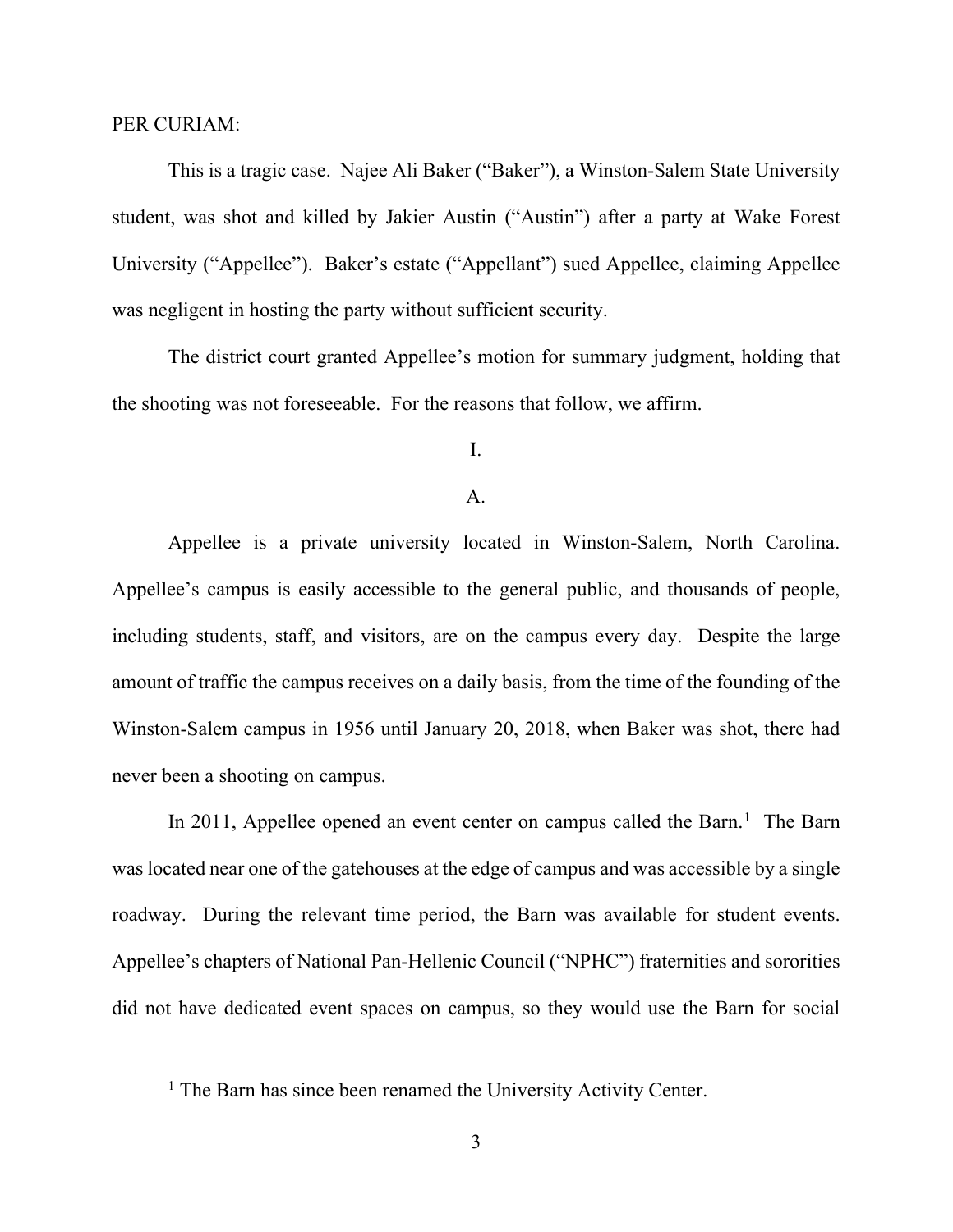events. These events were referred to as Barn parties, and they were also open to students of nearby universities. In fact, the majority of attendees at Barn parties attended other universities. Barn parties were often large events with hundreds of students in attendance.

Over time, Barn parties were the site of several incidents which required security intervention. Most of these incidents involved fistfights and/or pushing and shoving. From the time of the Barn's opening in 2011 until Baker's murder in 2018, there were only two incidents at the Barn which required medical attention, and both occurred several years prior to the incident involving Baker. In the first such incident, in 2012, a Barn party attendee was beaten unconscious just outside the Barn's entrance after Wake Forest Police Department ("WFPD") officers halted the Barn party. In the second incident, in 2013, a woman was trampled in a crowd rush caused by people fleeing the scene of an altercation after a Barn party. The victim of the crowd rush was interviewed by a WFPD officer. In that interview, the victim claimed that a man had suffered a "gashed head" and had a "gun pulled on him" at the party. J.A. 571<sup>[2](#page-3-0)</sup>

### B.

Security for events at the Barn evolved over time. Initially, WFPD officers provided security for Barn events. Generally, events would have up to 16 police officers posted both inside and outside the Barn. However, the police presence created tension with Appellee's students, who did not want to be so heavily policed.

<span id="page-3-0"></span><sup>&</sup>lt;sup>2</sup> Citations to the "J.A." refer to the Joint Appendix filed by the parties in this appeal.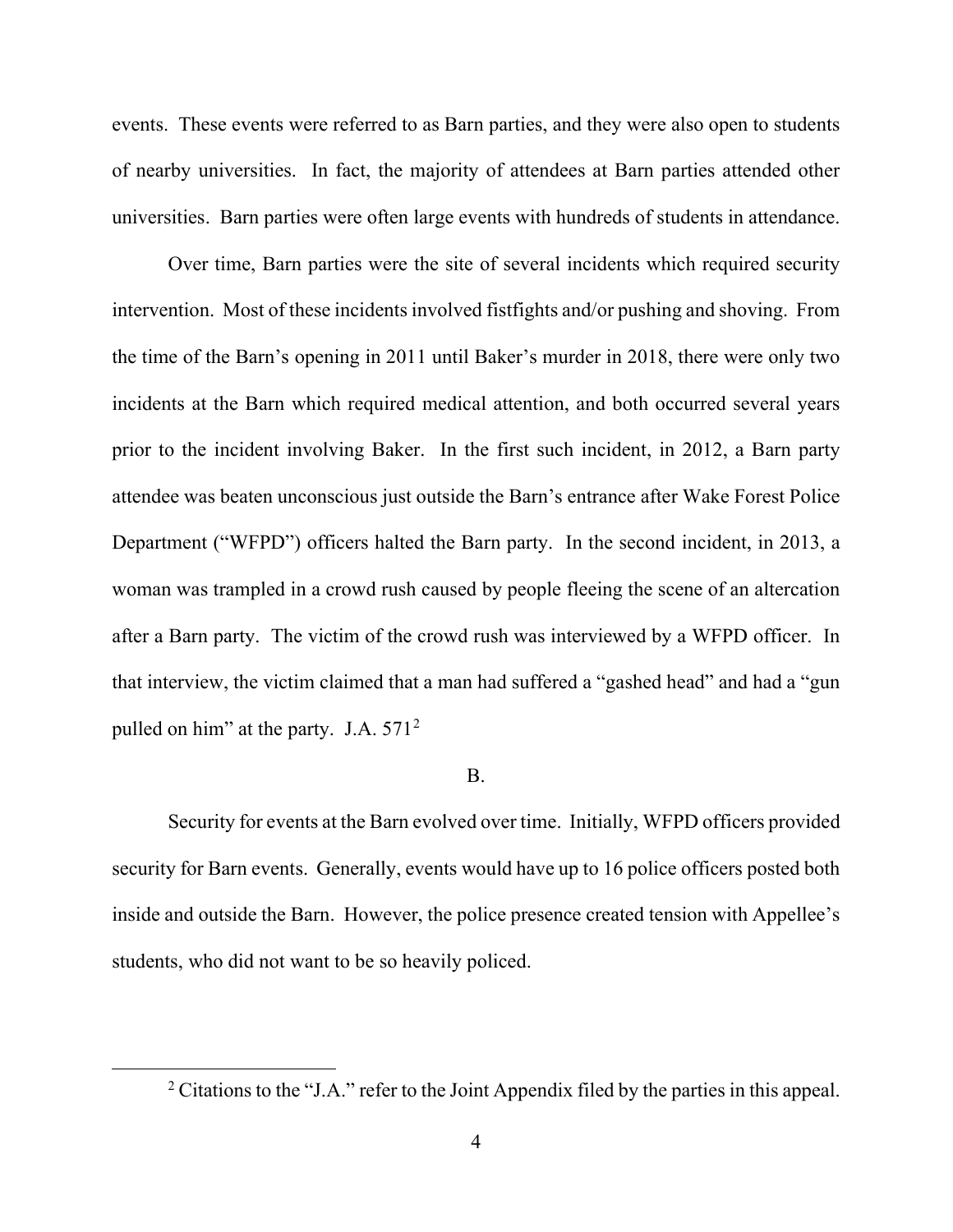In 2014, Appellee hired Dr. Adam Goldstein ("Dr. Goldstein") as the Dean of Students. One of Dr. Goldstein's mandates was to formulate a more effective security plan for Barn events. He worked collaboratively with student organizations, the WFPD, and other campus stakeholders to develop the new security plan, which was referred to as the Dean of Students plan (the "DOS plan"). The DOS plan, which was implemented in 2015, transferred most of the event management duties from the WFPD to student employees called Event Resource Managers ("ERMs"). The DOS plan also reduced the police presence at Barn parties from 16 officers in and around the Barn to zero officers inside the Barn and one officer stationed outside, with others nearby if assistance was necessary. Appellee hired a private security company, Rhino Sports & Entertainment Services ("Rhino"), to assume WFPD's security duties. Unlike the WFPD, Rhino was "hands off" -- meaning the Rhino security officers were not allowed to physically intervene to stop fights. Because the entrance to the Barn had been a point of conflict in previous years, the DOS plan also instituted digital ticketing for events in order to reduce the waiting time to enter the Barn.

In the period between the Barn's opening in 2011 and the implementation of the DOS plan in 2015, five violent incidents occurred in the vicinity of the Barn. Between the implementation of the DOS plan in 2015 and the shooting of Baker in 2018, three violent incidents occurred. Further, as noted, the two incidents which were severe enough to warrant medical attention occurred before the implementation of the DOS plan.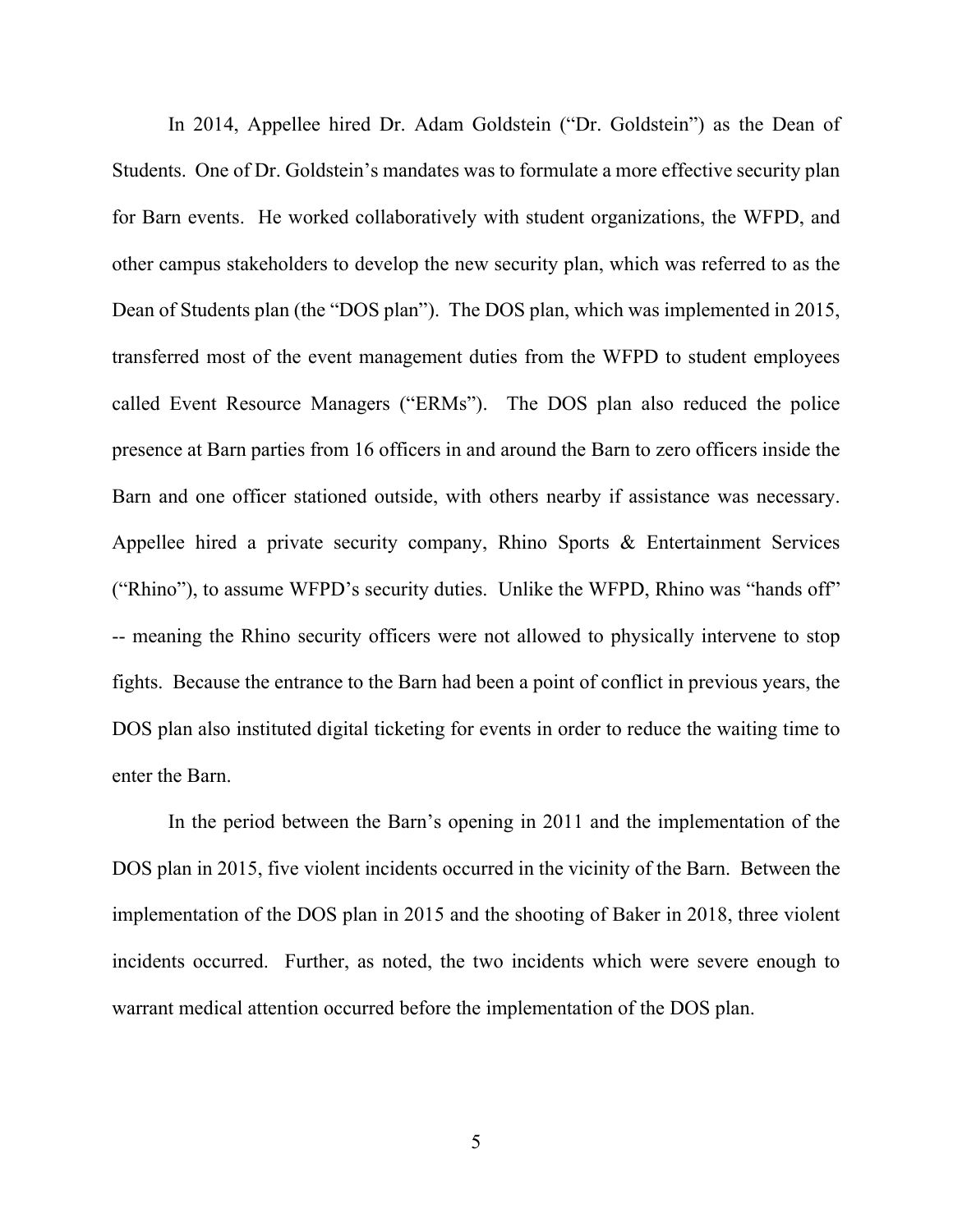On the evening of January 19, 2018, NPHC sorority Delta Sigma Theta hosted a party in the Barn. Baker, a student at nearby Winston-Salem State University, attended. Non-students Austin and two of his friends, Malik Smith ("Smith") and Jadakiss Hall, also attended. Despite no longer being a student, Austin had a valid student identification card from Winston-Salem State University.

At some point, Baker and Smith got into a verbal altercation inside the Barn that escalated to pushing and shoving. After the altercation, Austin's group left the Barn. Baker left the Barn a couple of minutes later. Lucas Wille ("Wille"), an ERM stationed near the entrance of the Barn, heard either Baker, Austin, or one of Austin's friends yell, "Go get your gun." J.A. 870. Moments later, on the roadway next to the Barn, Austin shot and killed Baker.

### D.

Appellant sued Appellee in federal district court, alleging that Appellee was negligent in staffing and event management for Barn parties. Appellant claimed that the history of altercations at the Barn during parties should have put Appellee on notice that it needed stronger security. Instead, according to Appellant, Appellee weakened security by implementing the DOS plan, which fostered an environment that allowed the shooting of Baker to occur.

Appellee moved for summary judgment on the bases that the shooting was not foreseeable or, alternatively, that Appellant could not demonstrate that Appellee's actions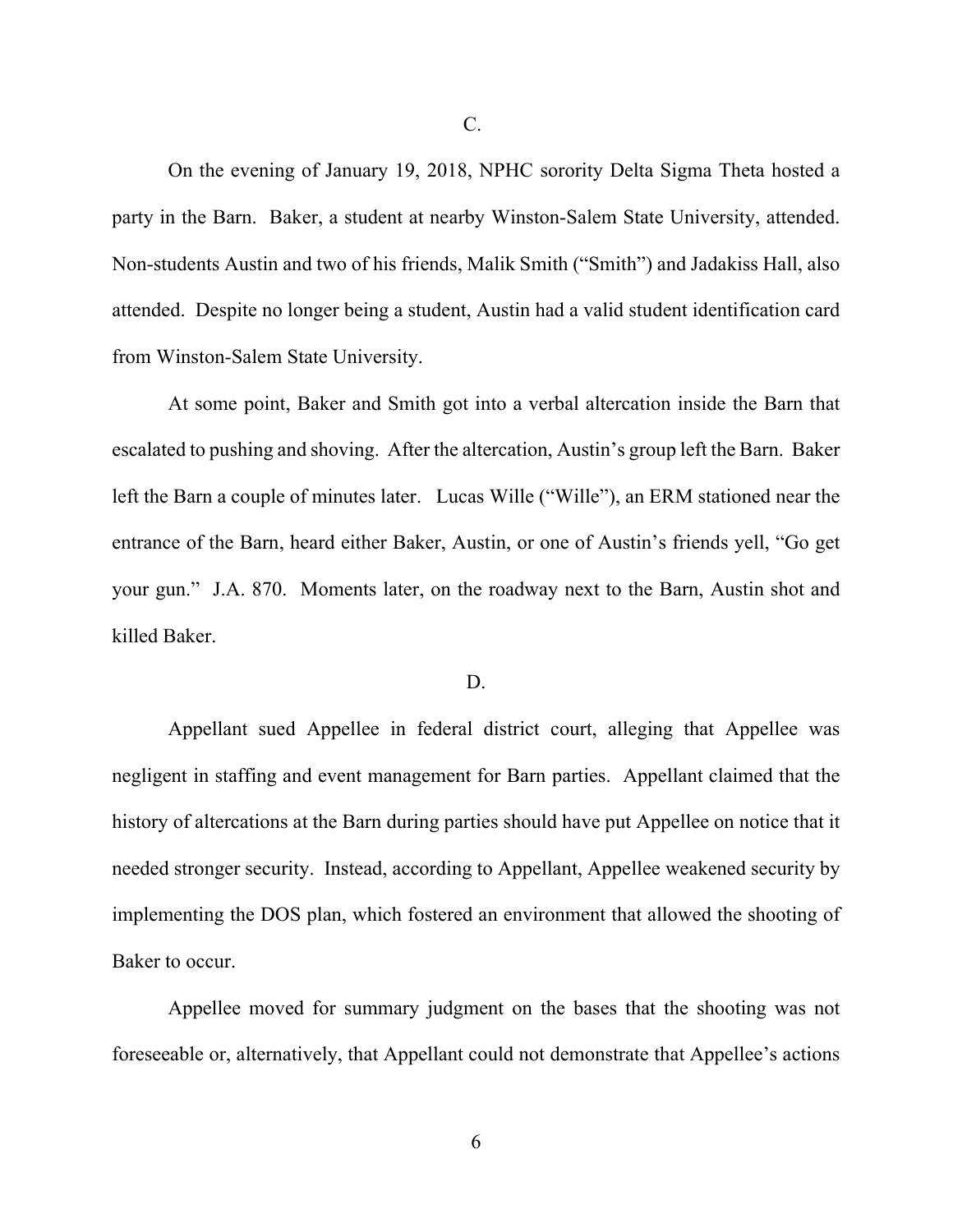were the cause of the shooting. The district court granted Appellee's summary judgment motion, holding that the shooting was unforeseeable as a matter of law.

## II.

We review a grant of a motion for summary judgment de novo. *Stanton v. Elliott*, 25 F.4th 227, 234 (4th Cir. 2022). Summary judgment is properly granted if there are no genuine disputes of material fact, and the movant is entitled to judgment as a matter of law. *Id.* 

## III.

### A.

In analyzing the issue presented in this diversity action, we apply the substantive law of North Carolina. *S. Power Co. v. Cleveland Cnty.*, 24 F.4th 258, 262 (4th Cir. 2022). Pursuant to North Carolina law, in order to prevail on a negligence action, a plaintiff must prove "that the defendant owed the plaintiff a legal duty, that the defendant breached that duty, and that the plaintiff's injury was proximately caused by the breach." *Martishius v. Carolco Studios, Inc.*, 562 S.E.2d 887, 892 (N.C. 2002).

1.

The first step, then, in considering liability in a negligence action is to determine whether or not a duty exists between the parties. A duty can arise between the parties based on Appellee's status as a landowner. *See Nelson v. Freeland*, 507 S.E.2d 882, 892 (N.C. 1998). Pursuant to North Carolina law, landowners have a duty to non-trespassers coming onto their property to act as a reasonable person would under the circumstances. *Id.* These duties are not limitless, however, and a landowner is not the insurer of its premises. *Id*.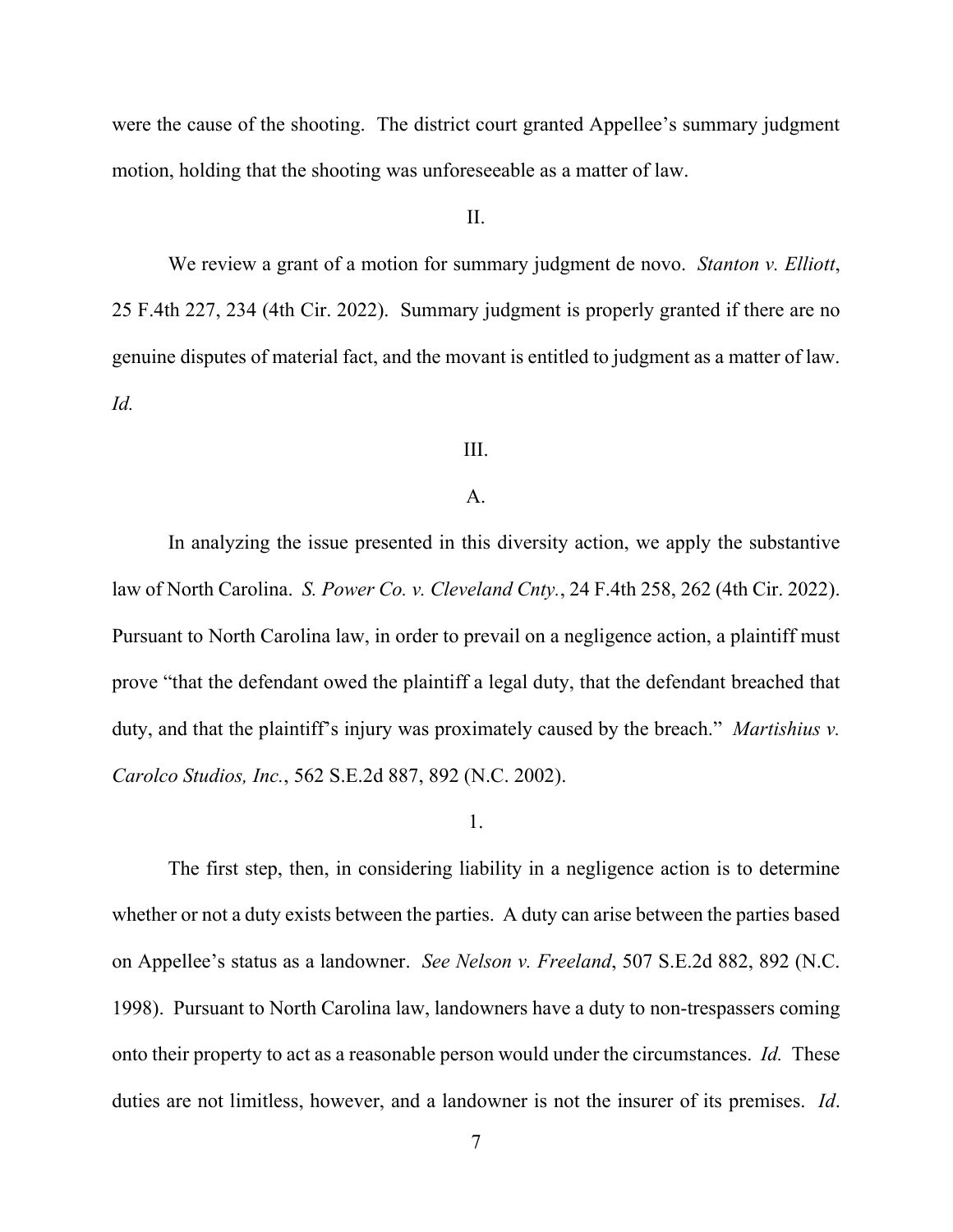One such limitation on this duty is that a landowner is generally not responsible for intentional criminal acts committed by third parties on its land. *See Foster v. Winston-Salem Joint Venture*, 281 S.E.2d 36, 38 (N.C. 1981). However, the landowner has a duty to take reasonable steps to protect non-trespassers against the reasonably foreseeable criminal acts of third parties. *Id.* at 39.

"The most probative evidence on the question of whether a criminal act was foreseeable is evidence of prior criminal activity. . .." *Connelly v. Family Inns of Am.*, 540 S.E.2d 38, 41 (N.C. Ct. App. 2000). North Carolina courts consider three factors to determine whether prior criminal activity gives rise to a duty: (1) location of criminal acts; (2) type of criminal acts; and (3) quantity of criminal acts. *See id.* The more incidents of prior similar criminal acts in a particular location, the more likely a duty attaches. *Id.* In contrast, a lack of similar criminal incidents is fatal to a negligence claim for want of foreseeability. *See Brown v. N. C. Wesleyan Coll., Inc.*, 309 S.E.2d 701, 703 (N.C. Ct. App. 1983) (holding that scattered, mostly unrelated incidents over several years were insufficient to give notice to university that it was reasonably foreseeable that a kidnapping/murder would occur).

### 2.

The parties dispute the proper scope of the location to be considered in the foreseeability analysis here. Appellee argues that we should consider the general safety of the campus as a whole. Appellant, on the other hand, argues that we should restrict our analysis to the Barn and the area extending to the nearby roadway where Baker was shot. Ultimately, the result is the same regardless of which location is considered. Even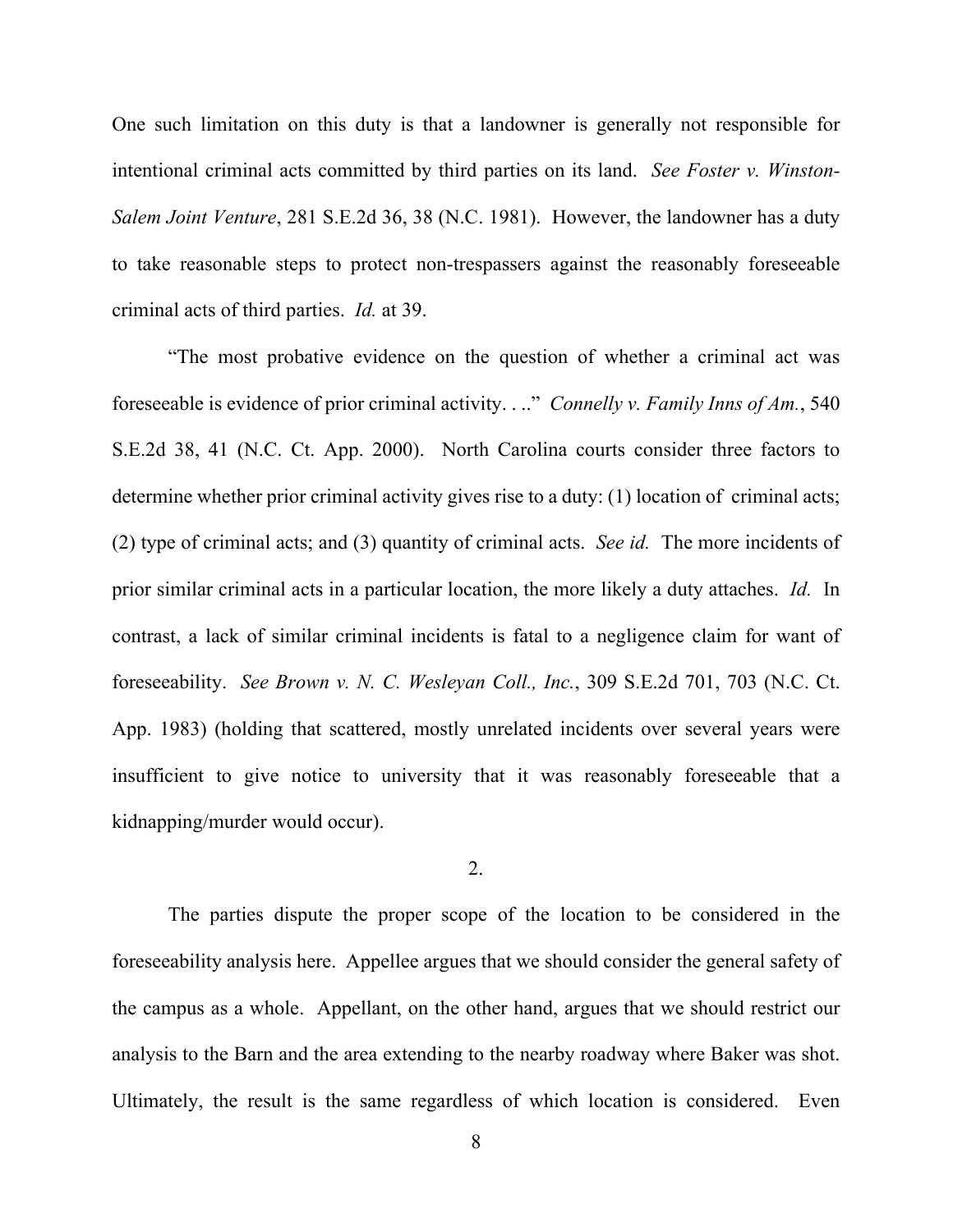assuming that Appellant's proposed location -- the Barn and its immediate surroundings - - is the proper scope, no prior similar criminal attacks occurred there. In fact, prior to the shooting of Baker, not only was there never a shooting connected to Barn events, there was never a shooting on campus at all.

## 3.

Next, the second and third factors (the nature and the quantity of prior criminal activity) overlap in this case because Appellant did not provide evidence of any similar incidents that pre-dated the shooting of Baker at the Barn. The lack of any similar criminal acts is dispositive of Appellant's claim. North Carolina courts determine the similarity of prior criminal incidents through the lens of the crime committed. *See Shepard v. Drucker & Falk*, 306 S.E.2d 199, 202 (N.C. Ct. App. 1983) (distinguishing assaults after breaking into an apartment from an incident involving an assault in a parking lot and holding the assaults inside the apartment were not sufficiently similar to make parking lot assault foreseeable). Though the prior crimes need not be exactly alike, they must have similarities. *See Liller v. Quick Stop Food Mart Inc.*, 507 S.E.2d 602, 606 (N.C. Ct. App. 1998) (reasoning that while property crimes are different in kind to a shooting during an attempted robbery, violent assaults and armed robberies were similar to the incident at hand).

Here, the relevant crime was a shooting. In the seven years between the opening of the Barn and the shooting of Baker, there were eight violent incidents. None involved a shooting. Five of these incidents involved pushing and shoving or a fistfight, though one of the pushing and shoving incidents did involve a crowd rush of students fleeing the scene,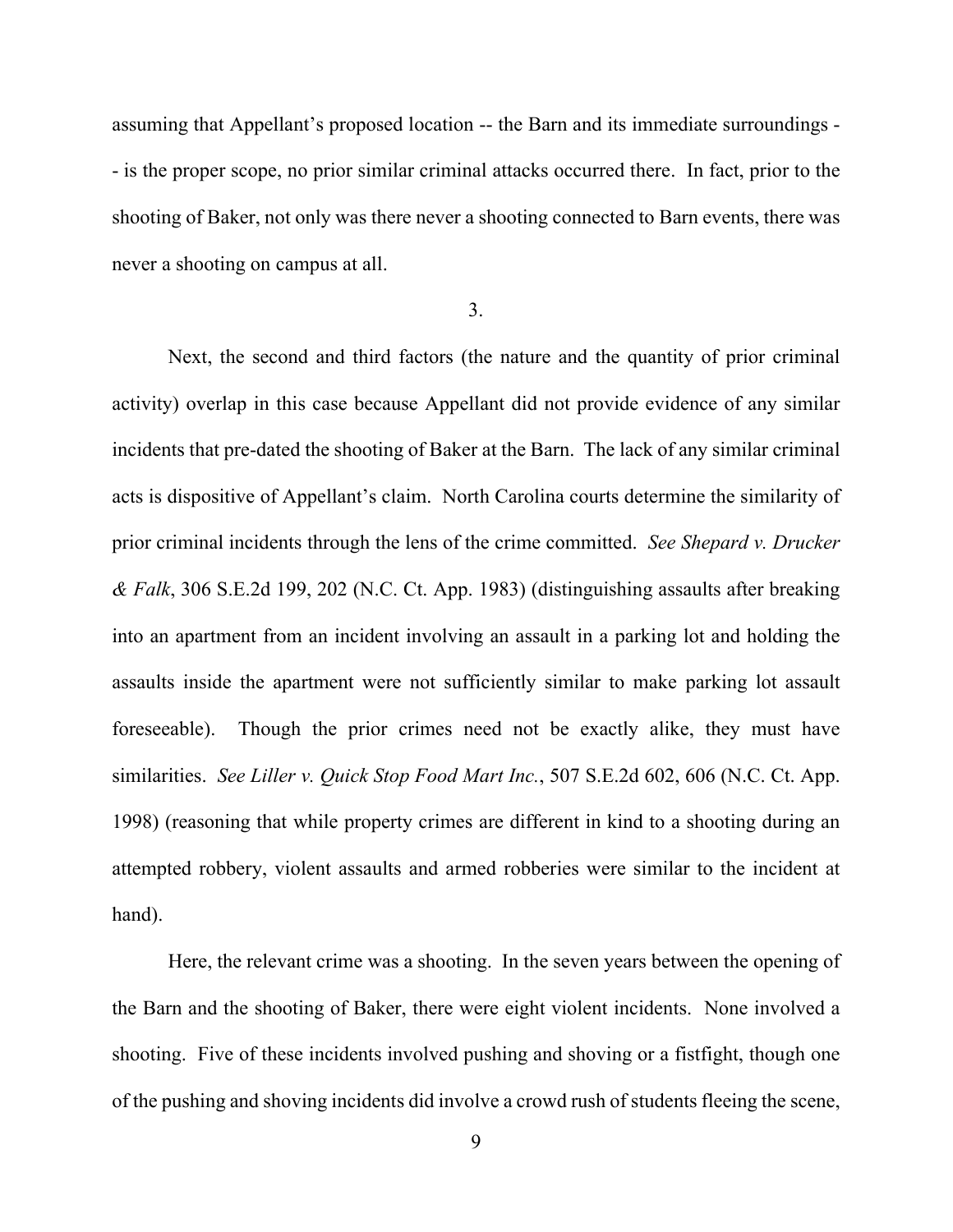which caused a student to fall and be trampled. Of the remaining three incidents, only one -- a 2013 incident where a student was beaten unconscious -- required medical attention, and it occurred prior to the implementation of the DOS plan. In 2016, after the implementation of the DOS plan, Rhino security officers witnessed several fights inside the Barn and returned to their office with bloody shirts, but apparently no injuries were reported. And in February 2017, an ERM was punched while checking tickets at the entrance to the Barn. Notably, the most serious of these incidents -- the 2013 incident during which a student was beaten unconscious during a fight -- did not involve a weapon. In fact, none of the incidents at the Barn involved a firearm.

Fistfights at college parties are simply different in kind to shootings, and therefore do not aid Appellant in the foreseeability analysis. The case at hand is different than *Liller*, in which armed robberies were held to give rise to the foreseeability of a shooting because a shooting is a common result of an armed robbery. *Liller* 507 S.E.2d at 606. As a result, the quality and quantity of prior crimes in the vicinity of the Barn leading up to the shooting in this case were insufficient to make it foreseeable that a shooting would occur.

### B.

#### 1.

Nonetheless, Appellant argues that even if a shooting at the Barn was not generally foreseeable, the particular events of the night of January 19 and the early morning of January 20 themselves gave rise to a duty because the shooting became foreseeable through actual notice of an imminent risk of harm. North Carolina law recognizes a very narrow context in which a criminal act can become foreseeable in these circumstances. *See*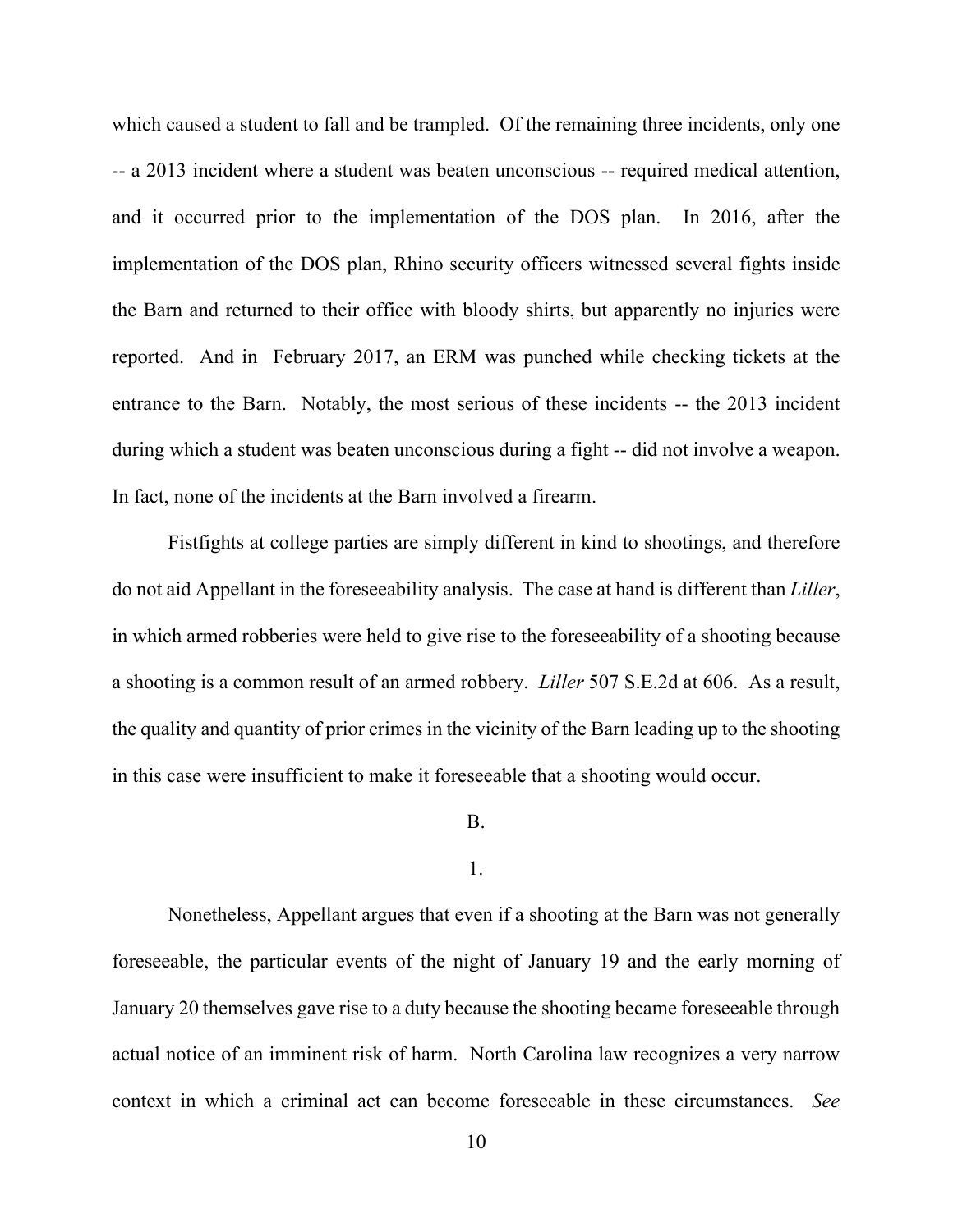*Abernethy* ex rel. *Abernethy v. Spartan Food Sys., Inc.*, 404 S.E.2d 710, 712 (N.C. Ct. App. 1991).

Under this premise, in *Abernethy*, a restaurant was held liable for a stabbing that occurred on its premises. In that case, two men entered the restaurant and acted aggressively toward the patrons and employees and shouted racial slurs. *Abernethy*, 404 S.E.2d at 712*.* At one point, one of the men directly told a restaurant employee that he was going to get a knife. *See id.* The men then briefly left the store and ran across the street to a motel. When the men returned to the restaurant, one of them had a knife. The men fought with restaurant patrons on the premises before one of them stabbed one of the patrons. *Id.*  at 712–13.

Despite the obvious risk the men posed during the course of the incident, the store manager refused multiple requests to call police. *Abernethy*, 404 S.E.2d at 712. Under these circumstances, the North Carolina Court of Appeals held that the restaurant had actual notice that the men posed an imminent threat to the people at the restaurant, and therefore, the restaurant had a reasonable duty to protect against the harm posed. *Id.* at 713.

2.

Here, Appellant argues the "Go get your gun" exclamation served as actual notice that Austin would actually get his gun and shoot Baker. But the mere invocation of the possibility of a gun, standing alone, does not provide actual notice of an imminent shooting. Unlike in *Abernethy*, here, the source of the threat was not identified. ERM Wille, the only witness who heard the "Go get your gun" statement, could not identify who made the